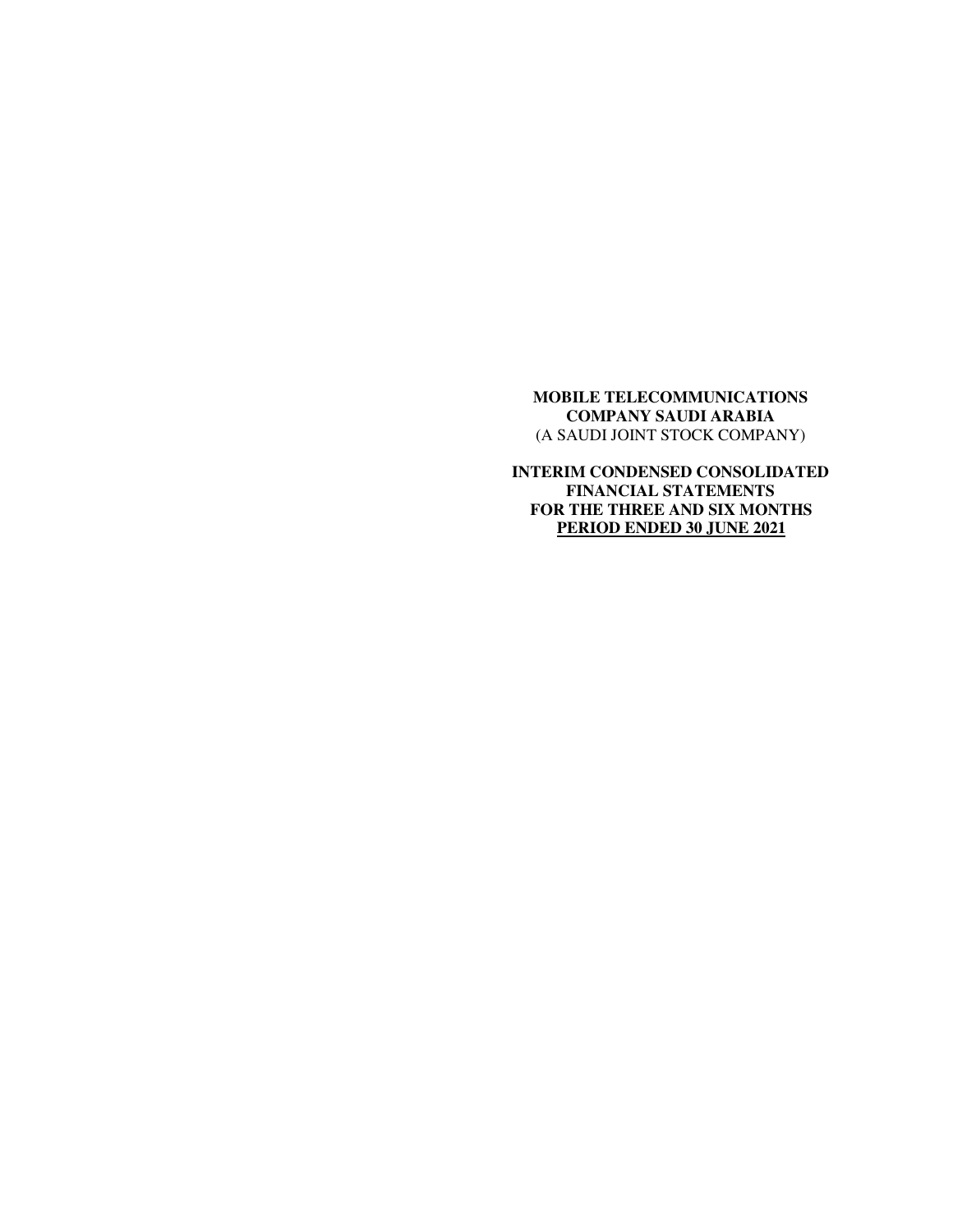## **INTERIM CONDENSED CONSOLIDATED FINANCIAL STATEMENTS (UNAUDITED) FOR THE THREE AND SIX MONTHS PERIOD ENDED 30 JUNE 2021**

| <b>Contents</b>                                                                           | Page           |
|-------------------------------------------------------------------------------------------|----------------|
| Report on review of interim condensed consolidated financial Statements                   |                |
| Interim condensed consolidated statement of financial position                            | 2              |
| Interim condensed consolidated statement of profit or loss and other comprehensive income | 3              |
| Interim condensed consolidated statement of changes in equity                             | $\overline{4}$ |
| Interim condensed consolidated statement of cash flows                                    | 5              |
| Notes to the interim condensed consolidated financial statements                          | $6 - 16$       |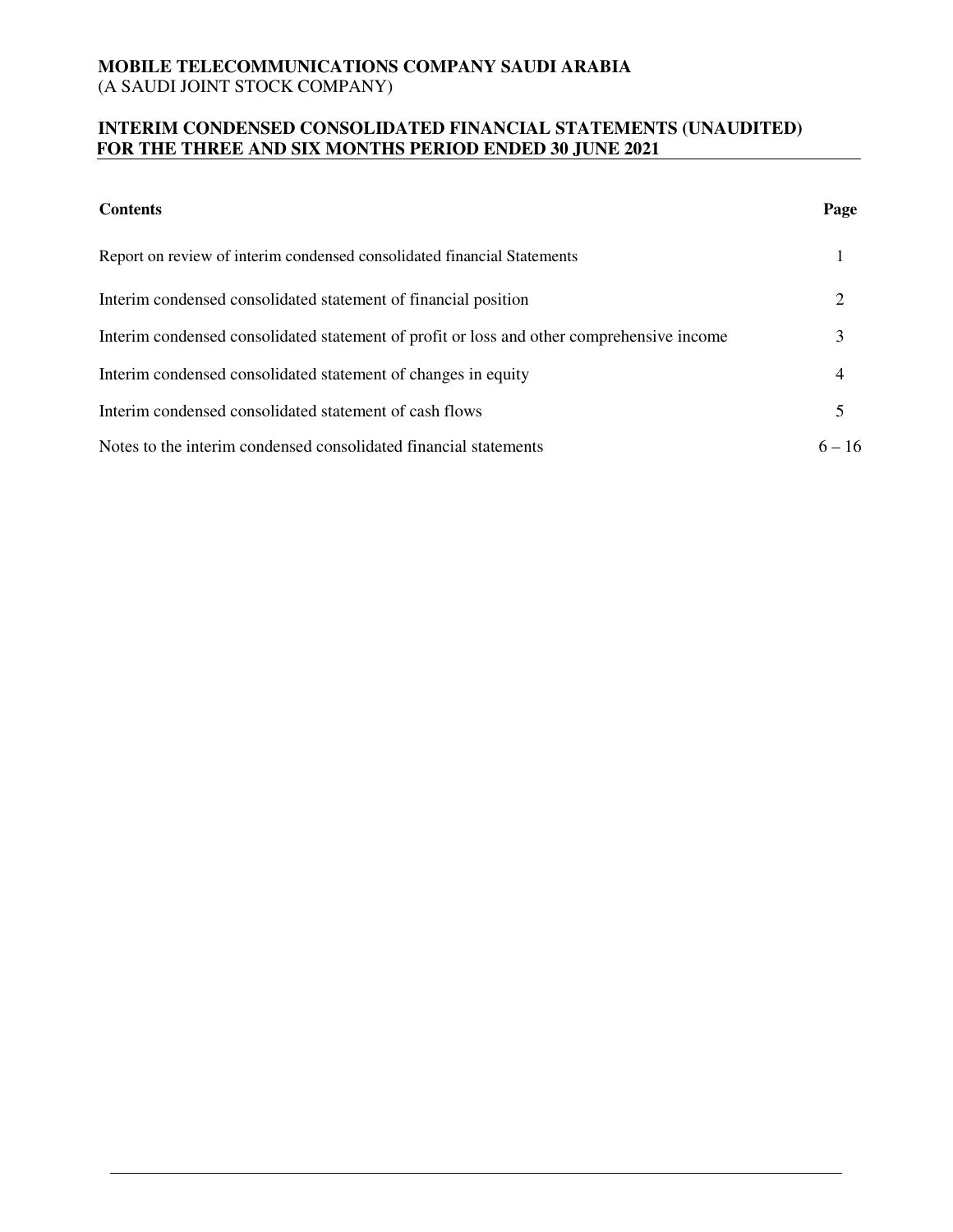

## **Report on Review of Interim Condensed Consolidated Financial Statements**

To the shareholders of Mobile Telecommunications Company Saudi Arabia (A Saudi Joint Stock Company)

Riyadh, Kingdom of Saudi Arabia

### **Introduction**

We have reviewed the accompanying interim condensed consolidated statement of financial position of Mobile Telecommunications Company Saudi Arabia ("the Company"), a Saudi Joint Stock Company and its subsidiaries (collectively the "Group") as at 30 June 2021 and the related interim condensed consolidated statement of profit or loss and other comprehensive income for the three and six month periods then ended, and the related interim condensed consolidated statements of changes in equity and cash flows for the six month period then ended, and a summary of significant accounting policies and other selected explanatory notes from (1) to (17). Management is responsible for the preparation and fair presentation of these interim condensed consolidated financial statements in accordance with International Accounting Standard  $34 -$  ("IAS  $34$ ") "Interim Financial Reporting" that is endorsed in the Kingdom of Saudi Arabia. Our responsibility is to express a conclusion on these interim condensed consolidated financial statements based on our review.

#### **Scope of Review**

We conducted our review in accordance with International Standard on Review Engagements 2410, "Review of Interim Financial Information Performed by the Independent Auditor of the Entity", endorsed in the Kingdom of Saudi Arabia. A review of interim condensed consolidated financial statements consists of making inquiries, primarily of persons responsible for financial and accounting matters, and applying analytical and other review procedures. A review is substantially less in scope than an audit conducted in accordance with International Standards on Auditing and consequently does not enable us to obtain assurance that we would become aware of all significant matters that might be identified in an audit. Accordingly, we do not express an audit opinion.

#### Conclusion

Based on our review, nothing has come to our attention that causes us to believe that the accompanying interim condensed consolidated financial statements are not prepared in all material respects in accordance with IAS 34 as endorsed in the Kingdom of Saudi Arabia.

For Dr. Mohamed Al-Amri & Co,

**Gihad Al-Amri** Certified Public Accountant Registration No. 362

Riyadh, on 2 Dhul Hijjah 1442 (H) Corresponding to: 12 July 2021 (G)

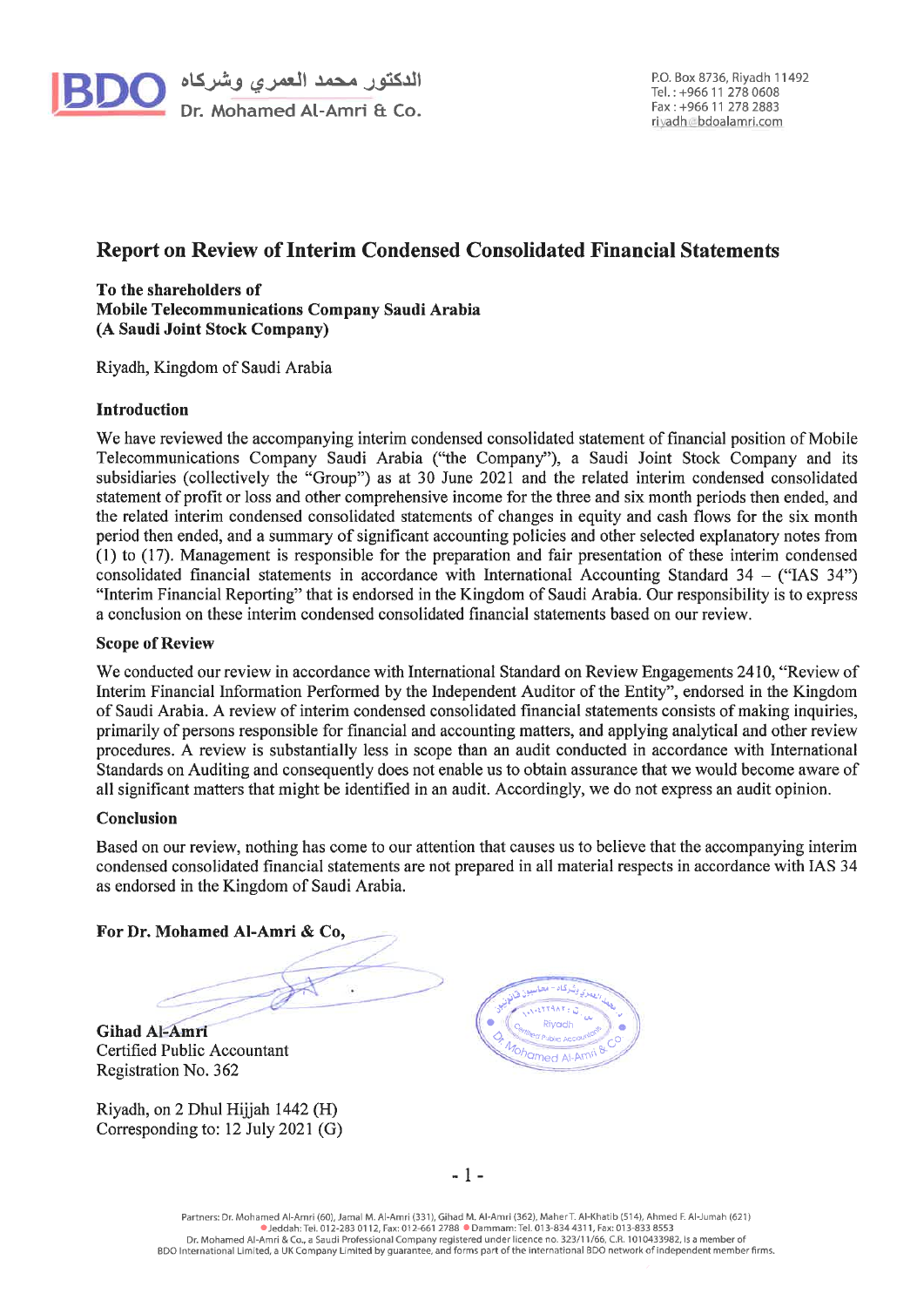# MOBILE TELECOMMUNICATIONS COMPANY SAUDI ARABIA

(A SAUDI JOINT STOCK COMPANY)

### INTERIM CONDENSED CONSOLIDATED STATEMENT OF FINANCIAL POSITION **AS AT 30 JUNE 2021**

(All amounts in Saudi Riyals thousands unless otherwise stated)

|                                                                                                                                                                                                       |                      | <b>Note</b>  | 30 June<br>2021<br>(Unaudited)                              | 31 December<br>2020                                        |
|-------------------------------------------------------------------------------------------------------------------------------------------------------------------------------------------------------|----------------------|--------------|-------------------------------------------------------------|------------------------------------------------------------|
| <b>ASSETS</b>                                                                                                                                                                                         |                      |              |                                                             | (Audited)                                                  |
| <b>Current assets</b><br>Cash and bank balances<br>Trade and other receivables<br>Contract assets $-$ current<br>Inventories                                                                          |                      | 4            | 738,566<br>2,172,887<br>108,064<br>151,727                  | 1,103,401<br>1,996,013<br>96,450<br>187,103                |
| <b>Total current assets</b>                                                                                                                                                                           |                      |              | 3,171,244                                                   | 3,382,967                                                  |
| <b>Non-current assets</b><br>Contract assets - non-current<br>Right of use assets<br>Property and equipment<br>Capital advances<br>Intangible assets                                                  |                      | 5<br>5       | 239,102<br>1,276,885<br>6,386,714<br>245,727<br>15,903,063  | 220,072<br>1,284,888<br>6,856,837<br>132,832<br>16,280,159 |
| <b>Total non-current assets</b>                                                                                                                                                                       |                      |              | 24,051,491                                                  | 24,774,788                                                 |
| <b>TOTAL ASSETS</b>                                                                                                                                                                                   |                      |              | 27,222,735                                                  | 28, 157, 755                                               |
| <b>LIABILITIES AND EQUITY</b>                                                                                                                                                                         |                      |              |                                                             |                                                            |
| <b>Current liabilities</b><br>Trade and other payables<br>Deferred income and contract liabilities<br>Borrowings – current<br>Lease liabilities $-$ current<br>Amounts due to related parties         |                      | 6<br>7       | 4,519,587<br>475,055<br>2,893,161<br>264,924<br>1,479,433   | 4,585,780<br>544,086<br>319,150<br>3,649,514               |
| <b>Total current liabilities</b>                                                                                                                                                                      |                      |              | 9,632,160                                                   | 9,098,530                                                  |
| <b>Non-current liabilities</b><br>Borrowing – non current<br>Lease liabilities non-current<br>Other non-current liabilities<br>Derivative financial instruments<br>Employees' end of service benefits |                      | 6<br>8<br>15 | 2,941,524<br>1,184,461<br>4,315,286<br>186,804<br>131,496   | 3,836,145<br>1,065,097<br>5,097,608<br>206,210<br>125,082  |
| <b>Total non-current liabilities</b>                                                                                                                                                                  |                      |              | 8,759,571                                                   | 10,330,142                                                 |
| <b>EQUITY</b><br>Share capital<br>Hedging reserve<br>Other reserves<br>Retained earnings/ (Accumulated deficit)                                                                                       |                      | 9<br>15      | 8,987,292<br>(186, 804)<br>2,018<br>28,498                  | 8,987,292<br>(206, 210)<br>2,018<br>(54, 017)              |
| <b>Total equity</b>                                                                                                                                                                                   |                      |              | 8,831,004                                                   | 8,729,083                                                  |
| <b>TOTAL LIABILITIES AND EQUITY</b>                                                                                                                                                                   |                      |              | 27, 222, 735                                                | 28, 157, 755                                               |
| Mehdi Khalfaoui                                                                                                                                                                                       |                      |              |                                                             |                                                            |
| $C_{\rm FO}$                                                                                                                                                                                          | Sultan Al-Dechaither |              | Naif bin Sultan bin Mohammed bin Saud Al Kabeer<br>Chairman |                                                            |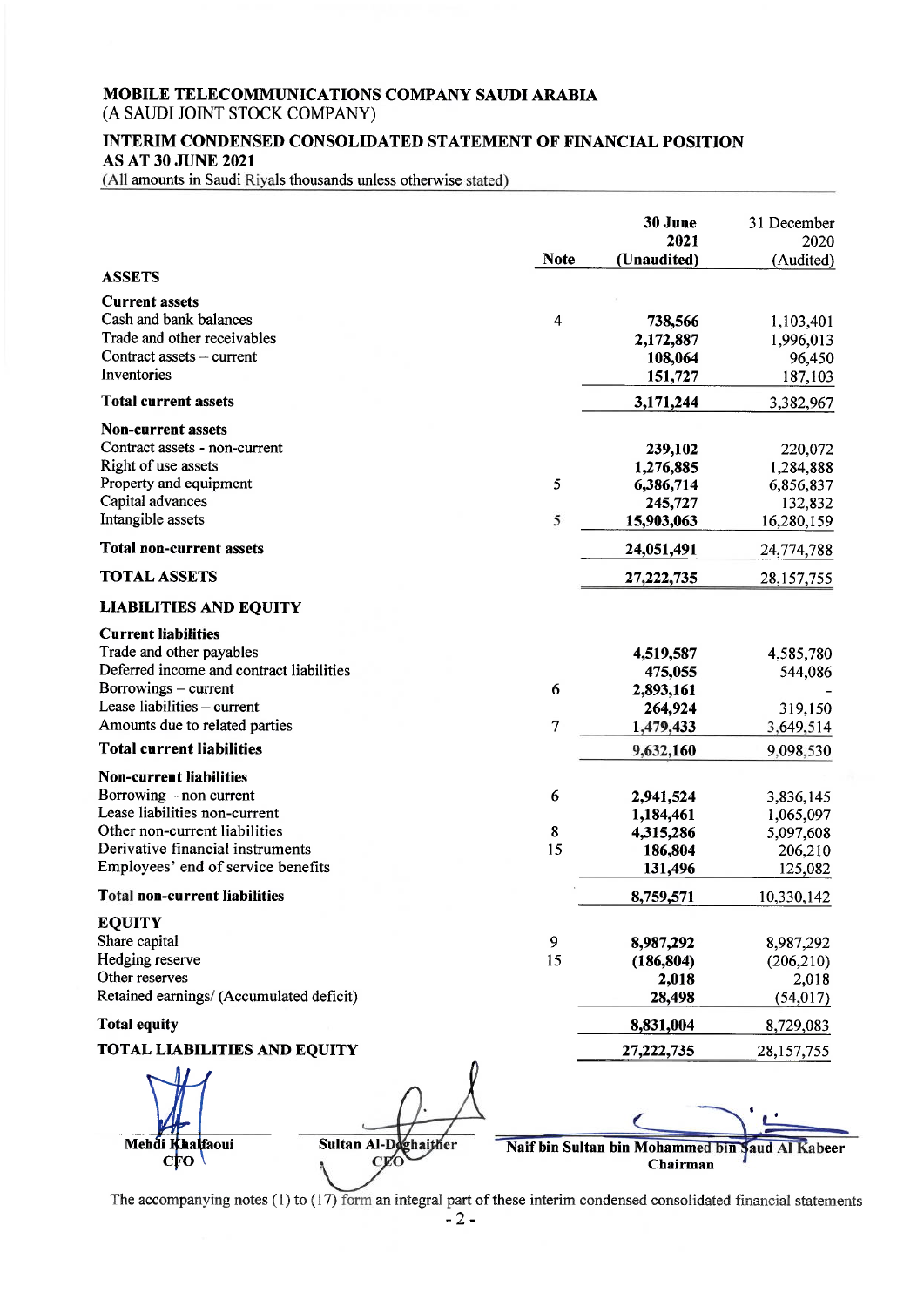## INTERIM CONDENSED CONSOLIDATED STATEMENT OF PROFIT OR LOSS AND OTHER **COMPREHENSIVE INCOME (UNAUDITED)**

FOR THE THREE AND SIX MONTHS PERIOD ENDED 30 JUNE 2021

(All amounts in Saudi Riyals thousands unless otherwise stated)

|                                                                                                                                                                                        | For the three-month period ended                                  |                                                                      | For the six-month period ended                                         |                                                                          |
|----------------------------------------------------------------------------------------------------------------------------------------------------------------------------------------|-------------------------------------------------------------------|----------------------------------------------------------------------|------------------------------------------------------------------------|--------------------------------------------------------------------------|
|                                                                                                                                                                                        | 30 June<br>2021                                                   | 30 June<br>2020                                                      | 30 June<br>2021                                                        | 30 June<br>2020                                                          |
| <b>Note</b>                                                                                                                                                                            |                                                                   |                                                                      |                                                                        |                                                                          |
| Revenue<br>Cost of revenue                                                                                                                                                             | 1,895,861<br>(637,005)                                            | 1,889,216<br>(534, 522)                                              | 3,833,373<br>(1,359,011)                                               | 3,928,082<br>(1,099,961)                                                 |
| Operating and administrative<br>expenses<br>5<br>Depreciation and amortization<br>Expected credit loss (ECL)<br>Finance income<br>Other income<br>Finance cost                         | (447, 720)<br>(605, 836)<br>(45,950)<br>67<br>2,073<br>(119, 839) | (382,313)<br>(604, 056)<br>(71, 654)<br>4,469<br>4,284<br>(243, 408) | (885, 544)<br>(1, 183, 245)<br>(88, 142)<br>246<br>9,548<br>(241, 103) | (863, 441)<br>(1,186,086)<br>(125, 216)<br>9,792<br>12,474<br>(503, 440) |
| <b>Profit before Zakat</b><br>13<br>Zakat<br>Profit for the period                                                                                                                     | 41,651<br>41,651                                                  | 62,016<br>(3, 411)<br>58,605                                         | 86,122<br>(3,607)<br>82,515                                            | 172,204<br>(8,375)<br>163,829                                            |
| Other comprehensive loss<br>Item that may be reclassified<br>subsequently to profit or loss:<br>Fair value change in hedging<br>instruments entered into for cash<br>15<br>flow hedges | 13,284                                                            | (10, 806)                                                            | 19,406                                                                 | (77, 791)                                                                |
|                                                                                                                                                                                        |                                                                   |                                                                      |                                                                        |                                                                          |
| Total comprehensive income for<br>the period                                                                                                                                           | 54,935                                                            | 47,799                                                               | 101,921                                                                | 86,038                                                                   |
| 10<br><b>Earnings per share</b><br>(in Saudi Riyals)<br>Basic and Diluted (restated)                                                                                                   | 0.046                                                             | 0.087                                                                | 0.092                                                                  | 0.242                                                                    |

Mehth Sultan Al-Deghaither Naif bin Sultan bin Mohammed bin Saud Al Kabeer halfhoui **CEO** Ó Chairman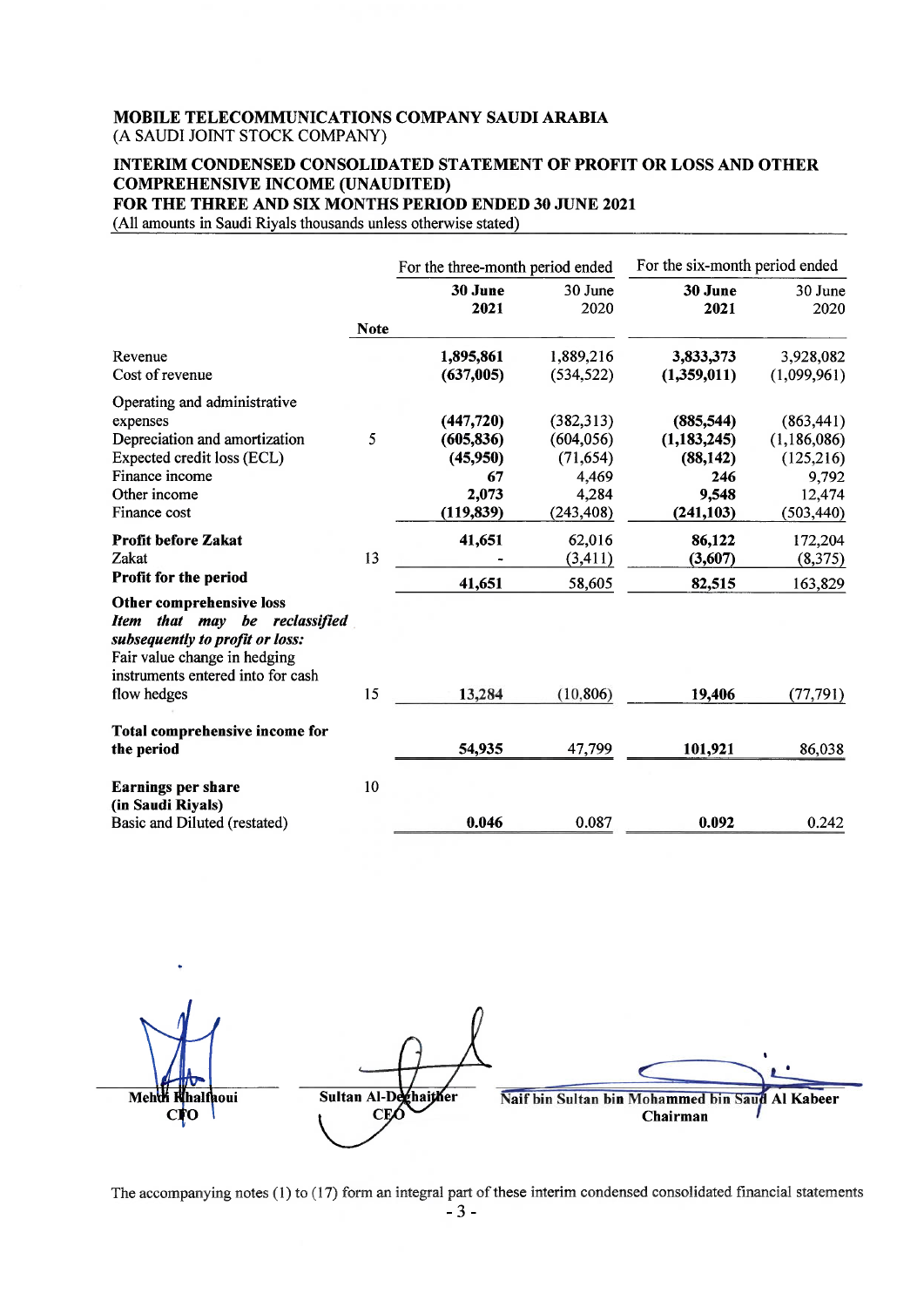### INTERIM CONDENSED CONSOLIDATED STATEMENT OF CHANGES IN EQUITY FOR THE SIX MONTHS PERIOD ENDED 30 JUNE 2021

(All amounts in Saudi Riyals thousands unless otherwise stated)

|                                            | <b>Share</b><br>capital | Hedging<br>reserve | Other<br>reserves | <b>Retained earnings/</b><br><b>Accumulated deficit</b> | Total     |
|--------------------------------------------|-------------------------|--------------------|-------------------|---------------------------------------------------------|-----------|
|                                            |                         |                    |                   |                                                         |           |
| Balance at 1 January 2020 (Audited)        | 5,837,292               | (127, 899)         | 1,584             | (1,608,126)                                             | 4,102,851 |
| Profit for the period                      |                         |                    |                   | 163,829                                                 | 163,829   |
| Other comprehensive loss                   |                         | (77, 791)          |                   |                                                         | (77, 791) |
| Total comprehensive income for the period  |                         | (77, 791)          |                   | 163,829                                                 | 86,038    |
| Balance at 30 June 2020 (Unaudited)        | 5,837,292               | (205,690)          | 1,584             | (1,444,297)                                             | 4,188,889 |
| <b>Balance at 1 January 2021 (Audited)</b> | 8,987,292               | (206, 210)         | 2,018             | (54, 017)                                               | 8,729,083 |
| Profit for the period                      |                         |                    |                   | 82,515                                                  | 82,515    |
| Other comprehensive income                 |                         | 19,406             |                   |                                                         | 19,406    |
| Total comprehensive income for the period  |                         | 19,406             |                   | 82,515                                                  | 101,921   |
| <b>Balance at 30 June 2021 (Unaudited)</b> | 8,987,292               | (186, 804)         | 2,018             | 28,498                                                  | 8,831,004 |

Sultan Al-Deghaither Mehd .<br>halfaoui Naif bin Sultan bin Mohammed bin aud Al Kabeer Ó Chairman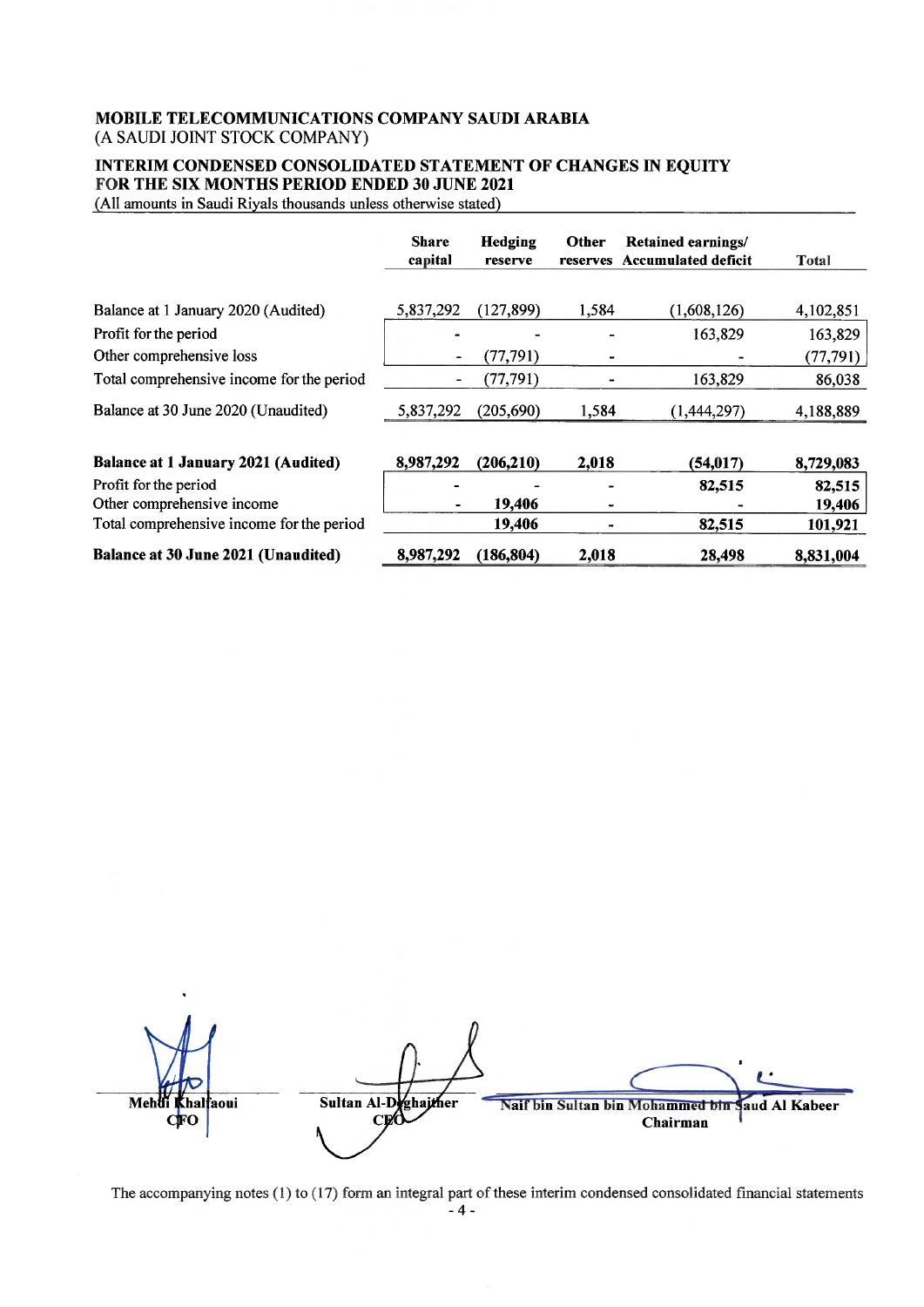## MOBILE TELECOMMUNICATIONS COMPANY SAUDI ARABIA

(A SAUDI JOINT STOCK COMPANY)

#### INTERIM CONDENSED CONSOLIDATED STATEMENT OF CASH FLOWS (UNAUDITED) FOR THE SIX MONTHS PERIOD ENDED 30 JUNE 2021

(All amounts in Saudi Riyals thousands unless otherwise stated)

|                                                                        | <b>Note</b> | 30 June<br>2021 | 30 June<br>2020 |
|------------------------------------------------------------------------|-------------|-----------------|-----------------|
| <b>CASH FLOWS FROM OPERATING ACTIVITIES</b>                            |             |                 |                 |
| Profit before zakat                                                    |             | 86,122          | 172,204         |
| Adjustments to reconcile net profit for the period before zakat to net |             |                 |                 |
| cash from operating activities:                                        |             |                 |                 |
| Depreciation and amortization                                          | 5           | 1,183,245       | 1,186,086       |
| <b>Expected credit loss</b>                                            |             | 88,142          | 125,216         |
| Other provisions                                                       |             | (84)            | 24,491          |
| Net other (gain)/losses                                                |             | (2,167)         |                 |
| Reversal of inventory provision                                        |             | (706)           |                 |
| Gain on disposal of property and equipment                             | 5           |                 | (553)           |
| Foreign currency loss / (gain)                                         |             | 40              | (7,585)         |
| Finance costs                                                          |             | 241,103         | 503,440         |
| Provision for employees' end of service benefits                       |             | 11,097          | 10,538          |
|                                                                        |             | 1,606,792       | 2,013,837       |
| Changes in working capital:                                            |             |                 |                 |
| Trade and other receivables                                            |             | (369, 720)      | (334, 541)      |
| Contract assets                                                        |             | (30, 644)       | 18,894          |
| Inventories                                                            |             | 36,082          | 83,129          |
| Movement of cash under lien                                            | 4           | 216,181         | 17,308          |
| Trade and other payables                                               |             | 257,639         | 1,132,412       |
| <b>Contract liabilities</b>                                            |             | (69, 031)       | (93,050)        |
| Other non-current liabilities                                          | 8           | (782, 322)      | (132, 603)      |
| Cash flows generated from operations                                   |             | 864,977         | 2,705,386       |
| Employees' end of service benefits paid                                |             | (4,683)         | (2,141)         |
| Net cash generated from operating activities                           |             | 860,294         | 2,703,245       |
| <b>CASH FLOWS FROM INVESTING ACTIVITIES</b>                            |             |                 |                 |
| Purchase of property and equipment                                     |             | (361, 587)      | (869, 026)      |
| Proceed from disposal of property and equipment                        | 5           |                 | 893             |
| Purchase of intangible assets                                          |             | (155, 838)      | (200, 086)      |
| Net cash used in investing activities                                  |             | (517, 425)      | (1,068,219)     |
|                                                                        |             |                 |                 |
| <b>CASH FLOWS FROM FINANCING ACTIVITIES</b>                            |             |                 |                 |
| Repayment of borrowing                                                 |             |                 | (675,000)       |
| Proceeds from borrowings                                               |             | 1,990,432       |                 |
| Payment of lease liabilities                                           |             | (159, 167)      | (152, 256)      |
| Payment against amount due to related parties                          |             | (1,063,513)     | (447, 519)      |
| Finance costs paid                                                     |             | (1,256,842)     | (405, 111)      |
| Net cash used in financing activities                                  |             | (489,090)       | (1,679,886)     |
| Net change in cash and cash equivalents                                |             | (146,221)       | (44, 860)       |
| Effect of movements in exchange rates on cash and cash equivalents     |             | (2, 433)        | (878)           |
| Cash and cash equivalents at beginning of the period                   |             | 882,794         | 895,902         |
| Cash and cash equivalents at end of the period                         | 4           | 734,140         | 850,164         |
|                                                                        |             |                 |                 |

Mehdi Khalfaoui  $\mathbf{c}\mathbf{\overline{p}}\mathbf{o}$ 

Sultan Al-Deghather CÉO

Naif bin Sultan bin Mohammed bin Saud Al Kabeer Chairman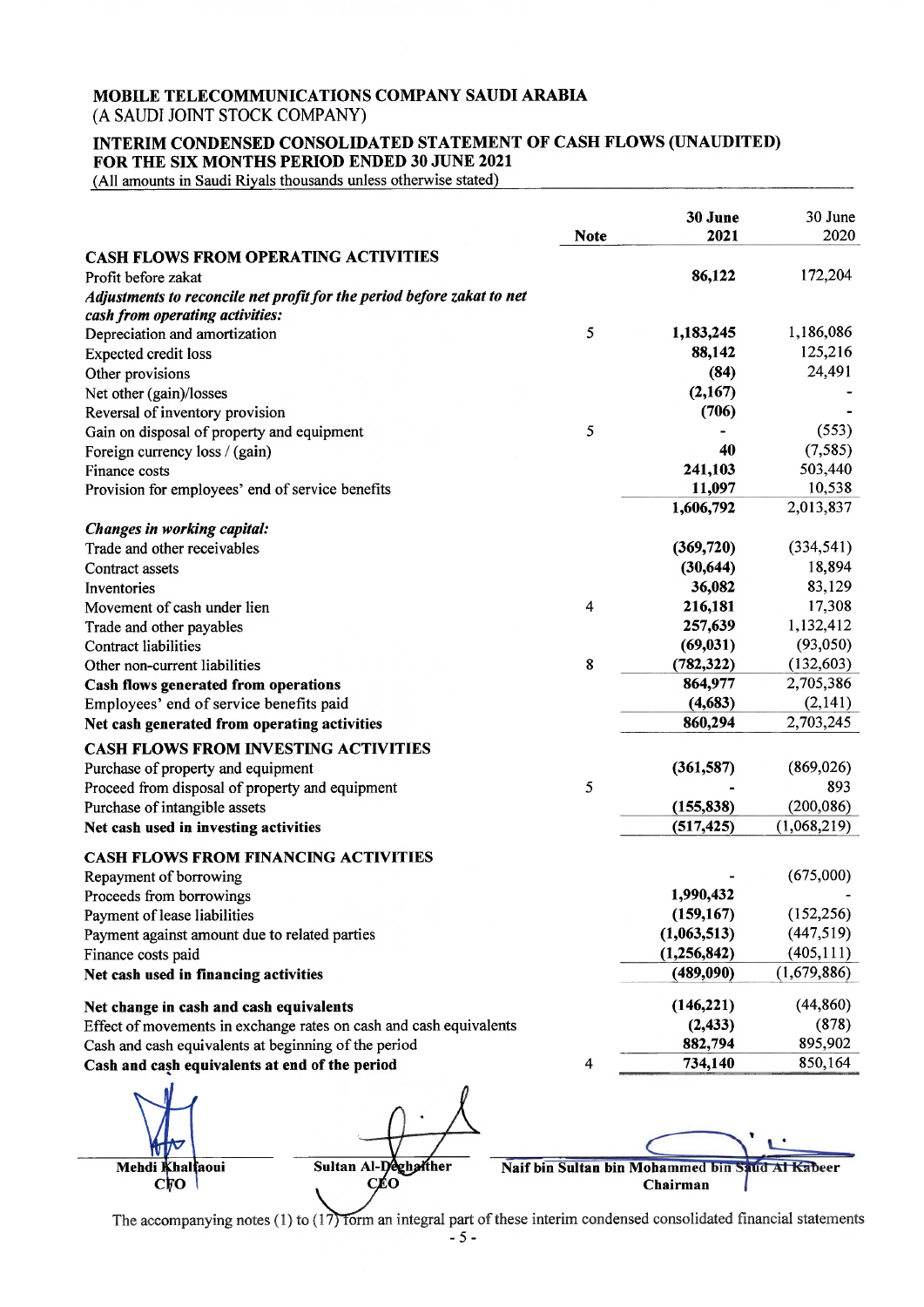## **NOTES TO THE INTERIM CONDENSED CONSOLIDATED FINANCIAL STATEMENTS (UNAUDITED) FOR THE THREE AND SIX MONTHS PERIOD ENDED 30 JUNE 2021**

(All amounts in Saudi Riyals thousands unless otherwise stated)

### **1 ORGANIZATION AND ACTIVITIES**

#### *1.1 General Information*

The Company is a "Saudi Joint Stock Company" established pursuant to the Ministerial Resolutions No. 176 dated 25 Jumada I' 1428H (corresponding to 11 June 2007G) and No. 357 dated 28 Dhu Al-Hijjah 1428H (corresponding to 7 January 2008G), Royal Decree No. 48/M dated 26 Jumada I' 1428H (corresponding to 12 June 2007G) and Commercial Registration No. 1010246192 issued in Riyadh, Kingdom of Saudi Arabia on 4 Rabi I' 1429H (corresponding to 12 March 2008H) to operate as the 3rd GSM public mobile cellular and technology neutral license in the Kingdom of Saudi Arabia for twenty five (25) years.

Mobile Telecommunications Company Saudi Arabia (the "Company") along with its subsidiaries (together the "Group"), provides mobile telecommunication services in the Kingdom of Saudi Arabia in which it operates, purchases, sells, distributes, delivers, installs, manages and maintains mobile telephone services and equipment. As well, the company provides consulting services; constructs and repair telecom towers; provides fintech services and provide technical drones services along with selling and repairing as mentioned in note 1.2

The registered address of the Company is P.O. Box 295814, Riyadh 11351, Kingdom of Saudi Arabia.

The Company is a subsidiary of Mobile Telecommunications Company K.S.C.P. Kuwait ("Zain Group"). Zain Group is a subsidiary of Oman Telecommunications Company SAOG, Oman.

The Group realized net profit for the six months period ended 30 June 2021, SR 83 million (30 June 2020: SR 164 million) and had a retained earnings of SR 28 million as at 30 June 2021 (31 December 2020: accumulated deficit of SR 54 million) and the current liabilities of the Group exceed the current assets of the Group by SR 6.5 billion which includes SR 1.5 billion related to due to related parties. Based on the latest approved business plan, the Group's management believes that the Group will be successful in meeting its obligations in the normal course of operations considering the undrawn part of the MFA amounting SR 3.2 billion. The directors of the Group have a reasonable expectation that the Group has adequate resources to continue in operational existence for the foreseeable future.

### *1.2 subsidiaries*

The Company established the following fully owned subsidiaries in KSA:

- a. Zain Sales Company is engaged in distributing, selling telecom equipment and handsets; and providing consulting services. Share capital SR 10,000. The company started its operation in the first quarter of 2019.
- b. Zain Business Company is engaged in establishment, construction, repair and maintenance of telecom stations and towers. Share capital SR 10,000. The company is not operational yet.
- c. Zain Payments Company-Tamam is engaged in providing fintech services. Share capital SR 100,000. The company started its operation during the fourth quarter of 2019. On 09 April 2021, the Company has increased its share capital amounting to SR 57,000,000.
- d. Zain Drones Company is engaged in providing professional, scientific and technical drones services along with selling and repairing drones. Share capital SR 10,000. The company started its operation during the fourth quarter of 2019.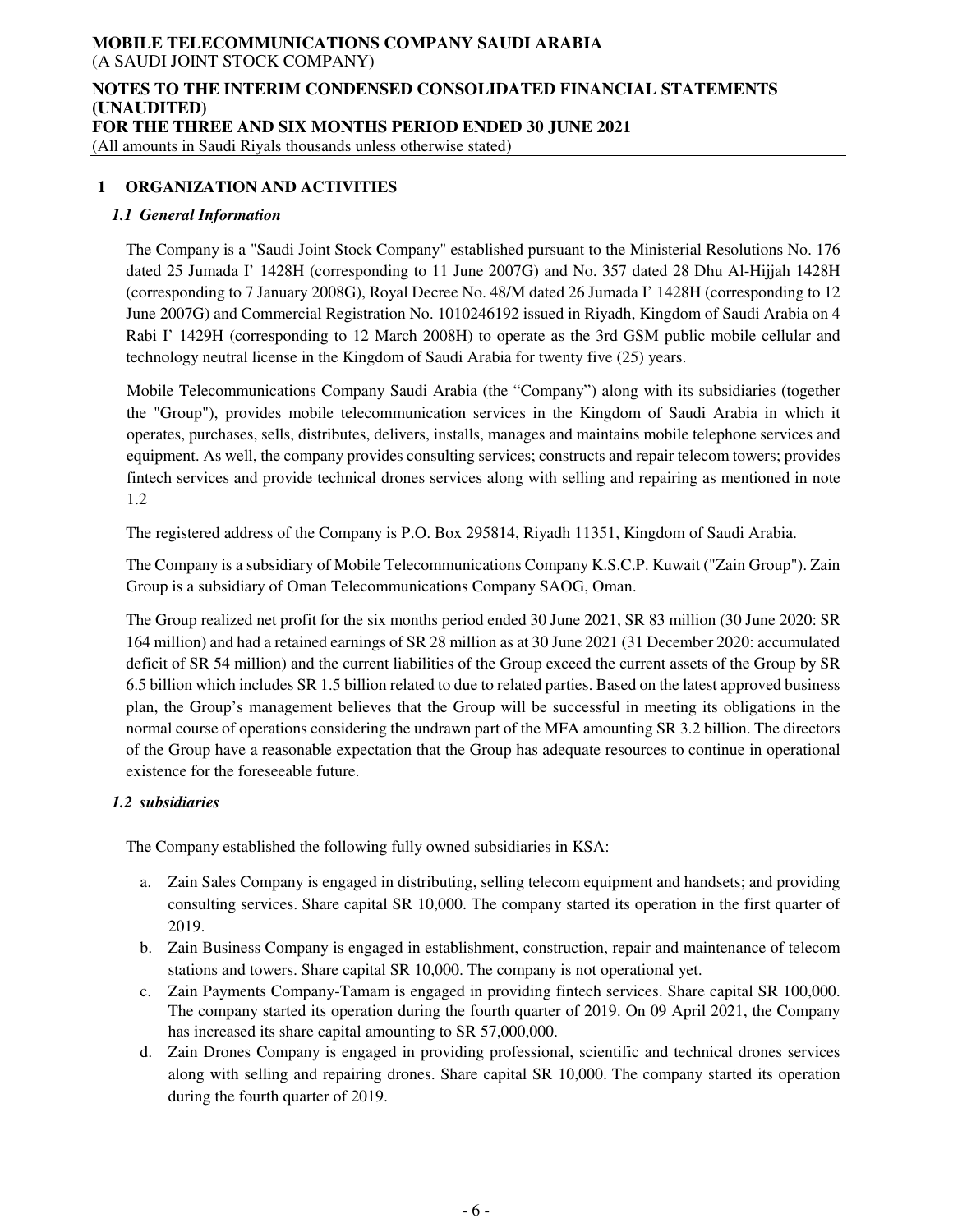#### **NOTES TO THE INTERIM CONDENSED CONSOLIDATED FINANCIAL STATEMENTS (UNAUDITED) FOR THE THREE AND SIX MONTHS PERIOD ENDED 30 JUNE 2021**

(All amounts in Saudi Riyals thousands unless otherwise stated)

#### **1 ORGANIZATION AND ACTIVITIES (continued)**

The Company announced after receiving a letter from CITC, which included the approval of CITC's Board on the application submitted to CITC from Mobile Telecommunication Company Saudi Arabia (ZAIN KSA), Etihad Etisalat Company (Mobily), and Raidah Investment Company ( AlRaidah) and IHS KSA Ltd. (IHS) to form a consortium to acquire the telecom towers owned by Mobily and Zain KSA, and to merge and unify these towers under a commercial entity registered in the Kingdom of Saudi Arabia, "Towers Company" (the Company). The purpose of obtaining licensing (providing infrastructure wholesale services - category (A) towers and masts), provided that Mobily, Zain KSA and AlRaidah collectively will own the majority of the shares of the Company. IHS will maintain a minority of the shares, and the new entity must fulfill the regulatory requirements related to the licensing and acquisition of the towers of Mobily and Zain KSA in preparation for obtaining the final approval from CITC.

### **2 BASIS OF PREPARATION**

These interim condensed consolidated financial statements have been prepared in accordance with IAS 34 Interim Financial Reporting that is endorsed in the Kingdom of Saudi Arabia. They do not include all disclosures that would otherwise be required in a complete set of financial statements and therefore, should be read in conjunction with the 2020 annual consolidated financial statements.

### **3 SIGNIFICANT ACCOUNTING POLICIES**

The Group has applied the same accounting policies and methods of measurements in its interim condensed consolidated financial statements as in its 2020 annual consolidated financial statements (last year annual financial statements).

#### *Use of estimates and judgements*

There have been no material revisions to the nature and amount of estimates of amounts reported in last year annual financial statements.

Management believes that all sources of estimation uncertainty remain similar to those disclosed in the last year annual financial statements. The Group will continue to monitor the situation, and any changes required will be reflected in future reporting periods.

### *Standards that are issued and effective for the current period*

There are some amendments to International Financial Reporting Standards (IFRS) and International Financial Reporting Interpretations (IFRC) that were applied by the Group with effective dates before period ended 30 June 2021. These amendments do not have any material impact on the financial statements of the Group.

### *Standards that are issued but not yet effective for the current period*

The Company has not early adopted any new standard, interpretation or amendment that have been issued, which are not yet effective. These standards and interpretation or amendments are not disclosed in this interim condensed consolidated financial statements as the management did not considered these relevant to the company operation or will have a material impact on the financial statements of the Group in future periods.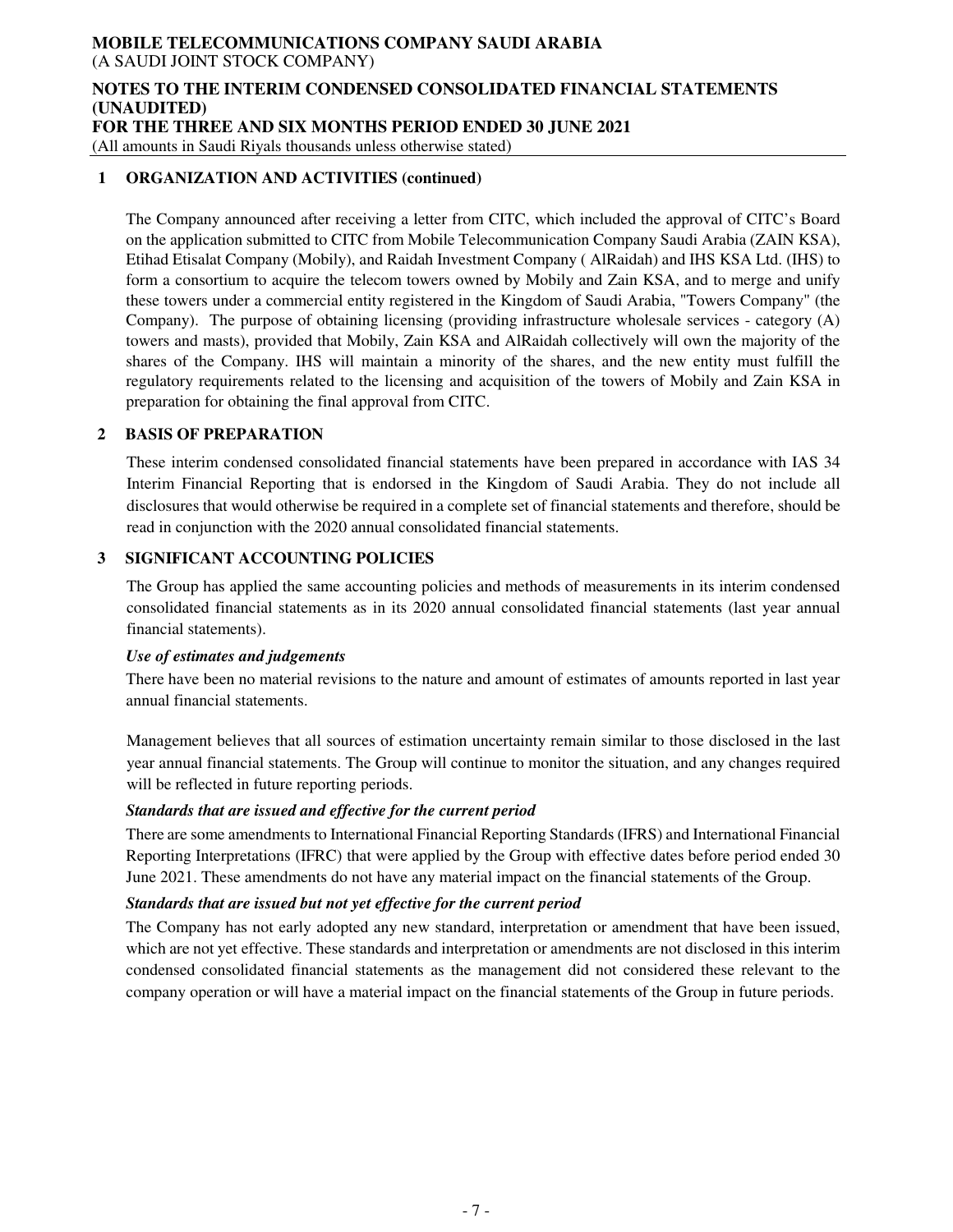#### **NOTES TO THE INTERIM CONDENSED CONSOLIDATED FINANCIAL STATEMENTS (UNAUDITED) FOR THE THREE AND SIX MONTHS PERIOD ENDED 30 JUNE 2021**

(All amounts in Saudi Riyals thousands unless otherwise stated)

#### **4 CASH AND BANK BALANCES**

|                         | 30 June<br>2021<br>(Unaudited) | 31 December<br>2020<br>(Audited) |
|-------------------------|--------------------------------|----------------------------------|
| Cash in hand            | 1,266                          | 1,297                            |
| Cash at banks           | 737,300                        | 1,102,104                        |
|                         | 738,566                        | 1,103,401                        |
| Cash at bank under lien | (4, 426)                       | (220, 607)                       |
|                         | 734,140                        | 882,794                          |

### **5 PROPERTY AND EQUIPMENT AND INTANGIBLE ASSETS**

During the six-months period ended 30 June 2021, the Group acquired property and equipment amounted to SR 96 million (30 June 2020: SR 1,115 million and intangible assets amounted to SR 8 million (30 June 2020: SR 744 million). During the period, there were no disposal made by the Group.

During the six-months period ended 30 June 2021, the total depreciation and amortization expense amounted to SR 1,183 million, out of which SR 951 million relates to property and equipment and intangible assets and the remaining amount of SR 232 million relates to the depreciation charge for right of use assets (30 June 2020: the total depreciation and amortization expense amounted to SR 1,186 out of which SR 1,1010 relates to property and equipment and intangible assets and the remaining amount of SR 176 million relates the depreciation charge for right of use assets).

### **6 BORROWINGS**

|                                                       | 30 June     | 31 December |
|-------------------------------------------------------|-------------|-------------|
|                                                       | 2021        | 2020        |
|                                                       | (Unaudited) | (Audited)   |
|                                                       |             |             |
| Syndicate Murabaha facility (refer to note 6.1)       | 2,941,524   | 1.591.309   |
| Working Capital Murabaha facility (refer to note 6.1) | 650,000     |             |
| Junior Murabaha facility (refer to note 6.2)          | 2,243,161   | 2.244.836   |
| <b>Total borrowings</b>                               | 5,834,685   | 3,836,145   |

The current and non-current amounts are as follows:

|                         | 30 June     | 31 December |
|-------------------------|-------------|-------------|
|                         | 2021        | 2020        |
|                         | (Unaudited) | (Audited)   |
| Current borrowings      | 2,893,161   |             |
| Non-current borrowings  | 2,941,524   | 3,836,145   |
| <b>Total borrowings</b> | 5,834,685   | 3,836,145   |

The Carrying amount of the Group's borrowings are denominated in the following currencies:

|             | 30 June     | 31 December |
|-------------|-------------|-------------|
|             | 2021        | 2020        |
|             | (Unaudited) | (Audited)   |
| Saudi Riyal | 5,163,530   | 3,538,002   |
| US Dollar   | 671,155     | 298,143     |
| Total       | 5,834,685   | 3,836,145   |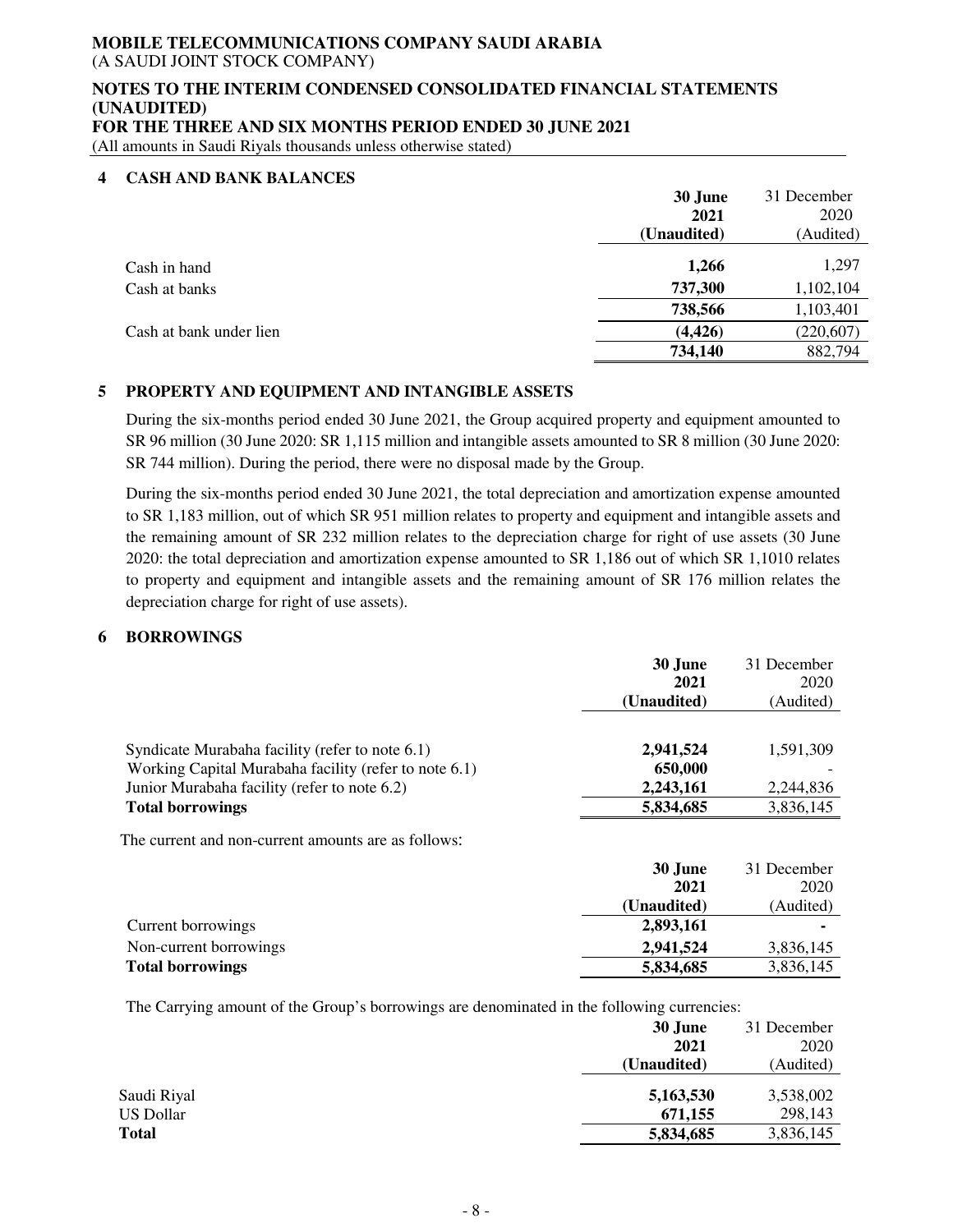#### **NOTES TO THE INTERIM CONDENSED CONSOLIDATED FINANCIAL STATEMENTS (UNAUDITED) FOR THE THREE AND SIX MONTHS PERIOD ENDED 30 JUNE 2021**

(All amounts in Saudi Riyals thousands unless otherwise stated)

### **6 BORROWINGS** (Continued)

### *6-1 Syndicated Murabaha facility*

On 27 September 2020, the Group refinanced and extended the maturity date of its existing five years syndicated Murabaha facility (MFA) until 2025 for a total amount available up to SR 6 billion with two years grace period, at better commercial terms. Moreover, the agreement includes a working capital facility of SR 1 billion (originally SR 0.65 billion in 2018) bringing the total facility amounting to SR 7 billion until 2025, bringing additional liquidity for the Group to fund its business growth plans. The Group has withdrawn SR 1.3 billion in Q1 2021 against the syndicate facility and SR 650 million in Q2 2021 against the working capital murabaha facility. As at 30 June 2021, the Group has utilized SR 3.8 billion from existing facility of SR 7 billion. The total amount paid by the Group against the refinanced loan was 2.832 billion as of November 30, 2020. As at 31 March 2021, total unused facility against MFA amounting to SR 3.2 billion.

The Group recalculates the gross carrying amount of the of the financial liability as the present value of the estimated future contractual cash flows that are discounted at the financial instrument's original effective interest rate and accordingly adjusted the gross carrying amount of the loan to reflect actual and revised estimated contractual cash flows. The difference between the existing carrying amount of the Murabaha facility and the revised gross carrying amount to SR 136 million which has been recognized in 2020 in consolidated statement of profit and loss and other comprehensive income as gain on modification of borrowings.

Financing charges, as specified under the "Murabaha financing agreement" are payable in quarterly installments over five years. The new facility is secured partially by a guarantee from Mobile Telecommunications Company K.S.C and a pledge of shares of the Group owned by some of the founding shareholders and assignment of certain contracts and receivables and fixed assets up to the outstanding balance at the date of reporting as mentioned above.

The Group is complying with the existing loan covenants.

### *6-2 Junior Murabaha*

On 16 June 2019, the Group has signed Junior Murabaha facility agreement amounting to SR 2.25 billion with a consortium of five banks. The duration of the agreement was two years, with an option to be extended for one year upon Group's request. The group has obtained the unanimous approval from all the participating banks to extend the maturity of borrowings till 16 June 2022. This loan is fully secured by a corporate guarantee from Mobile Telecommunications Company K.S.C.P. financing charges are payable in quarterly installments.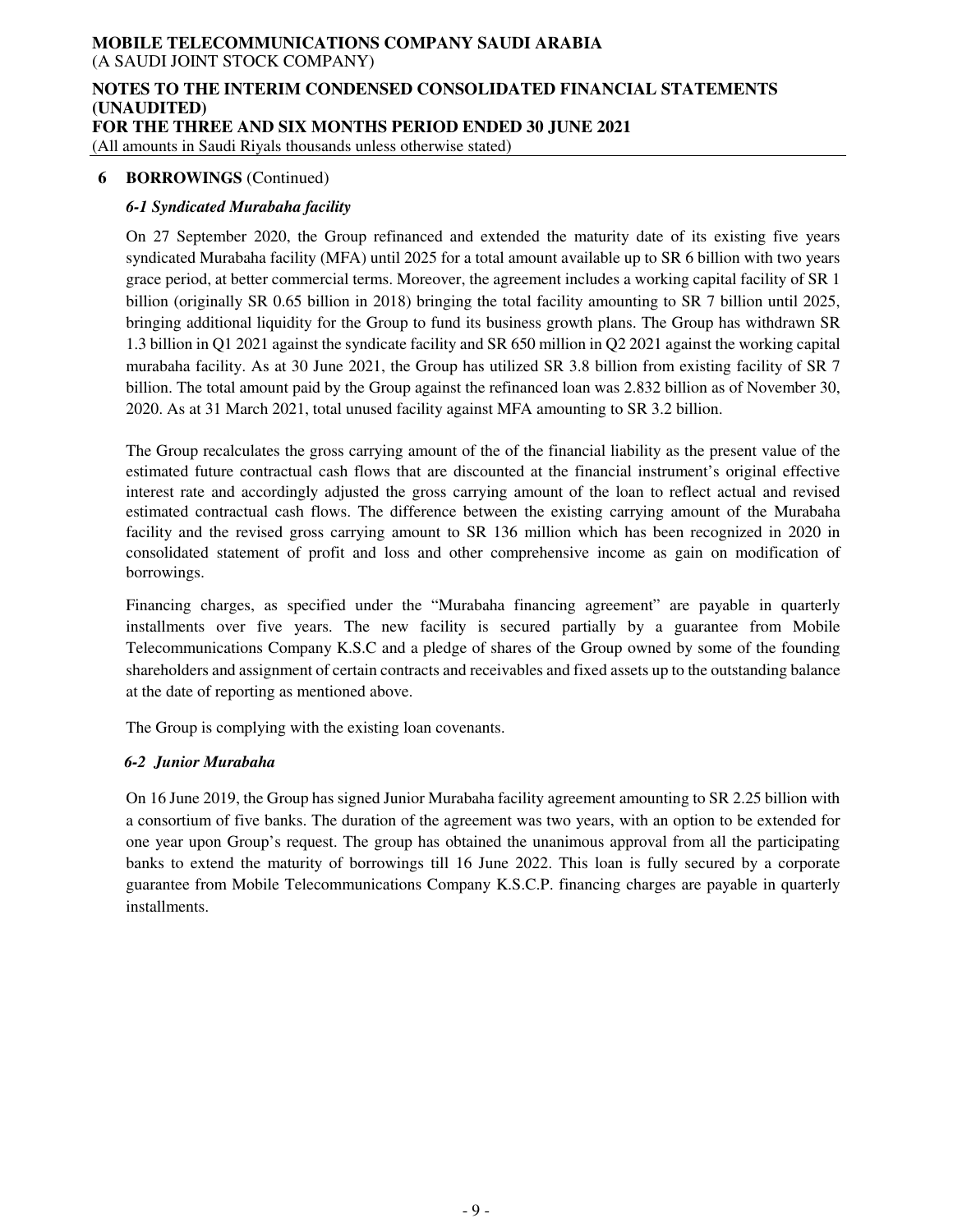#### **NOTES TO THE INTERIM CONDENSED CONSOLIDATED FINANCIAL STATEMENTS (UNAUDITED) FOR THE THREE AND SIX MONTHS PERIOD ENDED 30 JUNE 2021**

(All amounts in Saudi Riyals thousands unless otherwise stated)

### **7 TRANSACTIONS AND AMOUNTS DUE TO RELATED PARTIES**

The Group has the following related parties:

| <b>Party</b>                                           | <b>Relationship</b>                 |
|--------------------------------------------------------|-------------------------------------|
| Oman Telecommunications Company SAOG                   | Parent Company of Mobile            |
|                                                        | Telecommunications Company K.S.C.P  |
|                                                        | (ultimate parent)                   |
| Mobile Telecommunications Company K.S.C.P (Zain Group) | Founding shareholder / Parent Group |
| Zain Bahrain                                           | Subsidiary to Founding Shareholder  |
| Zain Sudan                                             | Subsidiary to Founding Shareholder  |
| MTC Lebanon S.A.R.L.                                   | Subsidiary to Founding Shareholder  |
| Zain Iraq/Atheer Telecom Iraq Limited 'Atheer'         | Subsidiary to Founding Shareholder  |
| Zain Global Communications Co. SPC                     | Subsidiary to Founding Shareholder  |
| Infra Capital Investments Company                      | Founding Shareholder                |

During the current period, the Group entered into the following trading transactions with related parties:

|                                                         | For the three month<br>period ended |                 | For the six month<br>period ended |                 |
|---------------------------------------------------------|-------------------------------------|-----------------|-----------------------------------|-----------------|
|                                                         | 30 June<br>2021                     | 30 June<br>2020 | 30 June<br>2021                   | 30 June<br>2020 |
| Revenue from entities owned by shareholder              | 6.794                               | 8.520           | 8.907                             | 21,329          |
| Purchases from entities owned by shareholder            | 19,522                              | 21,138          | 33,323                            | 58,712          |
| Fees charged by a Founding Shareholder (refer note 7.1) | 29,265                              | 10,669          | 58,600                            | 61,819          |
| Finance charges charged by a Founding Shareholder       |                                     | 73,648          | 13,848                            | 150,030         |

The following balances were outstanding at the reporting date:

|                                                               | 30 June        | 31 December |
|---------------------------------------------------------------|----------------|-------------|
|                                                               | 2021           | 2020        |
| Mobile Telecommunications Company K.S.C.P (refer to note 7.1) | 1,385,183      | 1,326,583   |
| Mobile Telecommunications Company K.S.C.P (refer to note 7.3) | 9,572          | 2,159,267   |
| Founding Shareholders (refer to note 7.2)                     | 84,573         | 130,861     |
| Infra Capital Investments (refer to note 7.3)                 | $\blacksquare$ | 32,698      |
| Other related parties                                         | 105            | 105         |
|                                                               | 1,479,433      | 3,649,514   |

#### *7-1 Mobile Telecommunications Company K.S.C.P*

This amount relates to accrued Service rendered and Branding fees and is payable to the Company's largest shareholder. The amount is unsecured, interest free and does not have any fixed terms of repayment. However, it is not repayable until certain conditions are met in the Syndicated Murabaha facility referred to in note 6-1.

### *7-2 Founding Shareholders*

This amount relates to accrued finance charges and is payable to the Company's founding shareholders. The amount is unsecured and does not have any fixed terms of repayment, however, it is not repayable until certain conditions are met in the Syndicated Murabaha facility referred to in note 6-1.

#### *7-3 Mobile Telecommunications Company K.S.C.P and Infra Capital Investments*

These amounts include advances and other balances and are payable to shareholders. The advances from shareholders bears interest at market rates. During period end 30 June 2021, Company has repaid principal and interest in full. The remaining outstanding balance represents the other inter Company balance and doesn't bear any interest (31 December 2020: SR 1,122 million).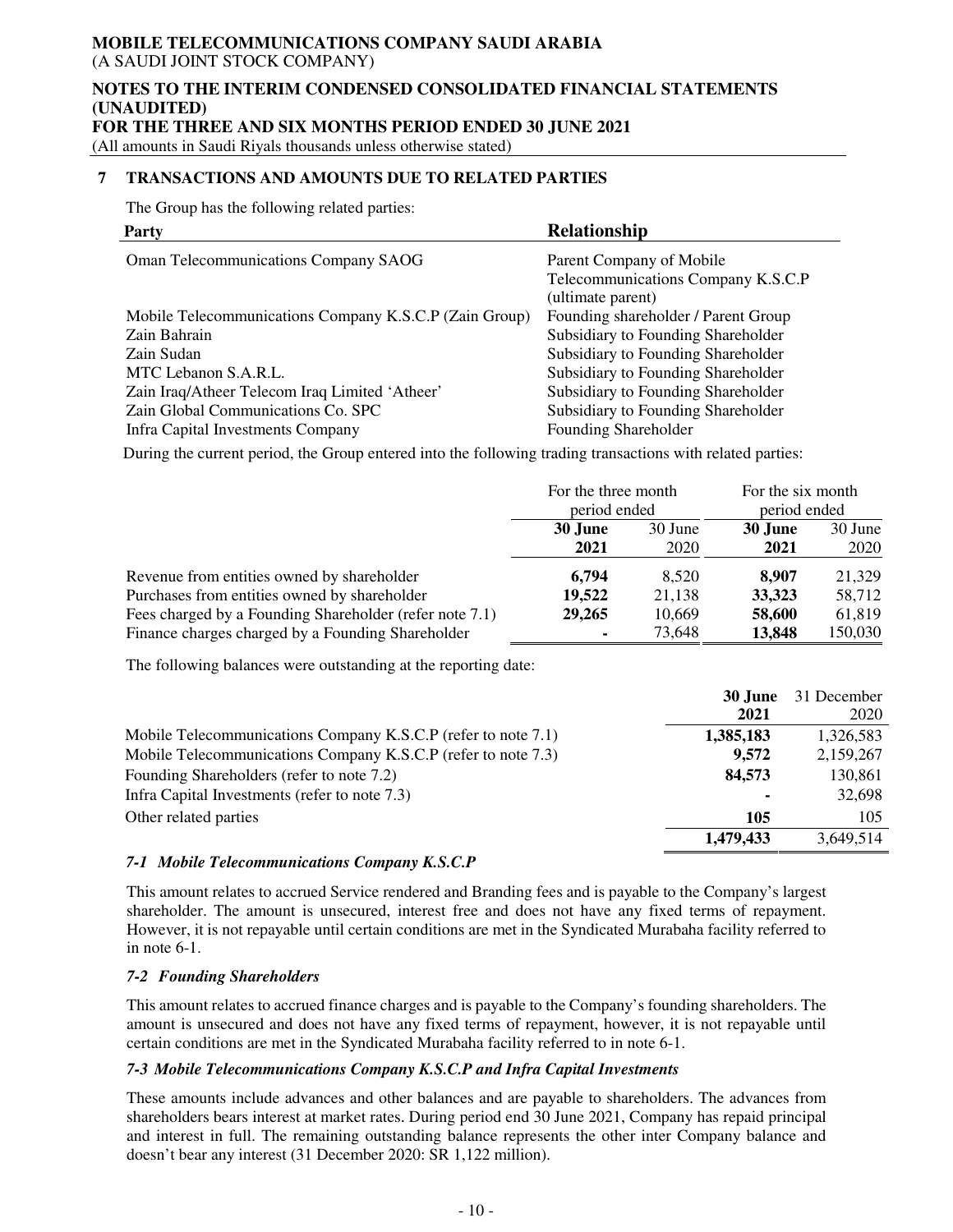#### **NOTES TO THE INTERIM CONDENSED CONSOLIDATED FINANCIAL STATEMENTS (UNAUDITED) FOR THE THREE AND SIX MONTHS PERIOD ENDED 30 JUNE 2021**

(All amounts in Saudi Riyals thousands unless otherwise stated)

#### **8 OTHER NON-CURRENT LIABILITIES**

|                                                    | 30 June<br>2021 | 31 December<br>2020 |
|----------------------------------------------------|-----------------|---------------------|
| Payable to MOF (refer to note 8-1)                 | 2,975,619       | 3,500,614           |
| Long-term payable $-$ Spectrum (refer to note 8-2) | 1,241,777       | 1,389,951           |
| Others                                             | 97.890          | 207,043             |
|                                                    | 4,315,286       | 5,097,608           |

**8-1** During 2013, the Company has signed an agreement with the Ministry of Finance (MOF), Saudi Arabia to defer payments of its dues to the government for the next seven years ending May 2020. These deferred payments under agreement contain commercial commission payable annually, while the amount due will be repayable in seven years starting June 2021. The amount deferred by the Company as of 30 June 2021 amounted to SR 4 billion (31 December 2020: SR 4 billion) out of which SR 1 billion is recognized under trade and other payables as at 30 June 2021 (31 December 2020: SR 0.54 billion). The accrued interest related to the MOF payable is recorded under trade and other payables.

**8-2** The total outstanding amount payable against spectrum amounts to SR 1.4 billion (31 December 2020: SR: 1.5 billion) out of which SR 0.19 billion is recognized under trade and other payables as at 30 June 2021 (31 December 2020: SR 0.14 billion).

### **9 SHARE CAPITAL**

The Company had 898,729,175 (31 December 2020: 898,729,175) shares of SR 10 each in issue as at the reporting date. There was no movement in share capital during the period ended 30 June 2021. (Refer note 10)

### **10 EARNINGS PER SHARE**

#### **Profit attributable to ordinary shareholders**

Both the basic and diluted earnings per share have been calculated using the profit attributable to shareholders of the Group as the numerator, i.e. no adjustments to profit were necessary in 30 June 2021 or 30 June 2020. Profit attributable to the shareholders use in calculating EPS is SR 42 million and SR 83 million for the three and six-months periods ended 30 June 2021 (30 June 2020: SR 59 and 164 million respectively).

#### **Weighted average number of ordinary shares**

The weighted average number of shares in the calculation of basic earnings per share is as follows:

|                                                | 30 June 2021 | 30 June 2020 |
|------------------------------------------------|--------------|--------------|
|                                                |              | Restated     |
| Outstanding number of shares during the period | 898,729      | 677.495      |
| Basic earnings per share (SR)                  | 0.046        | 0.242        |

On 14 October 2020 Zain KSA increased the capital through right issue by issuing 450,000,000 shares. The revised share capital after the right issue is SR 8,987,291,750. The prior period EPS has been adjusted to incorporate the impact of the right issue.

Basic earnings per share is calculated by dividing the profit after tax attributable to ordinary shareholders of the Company by the weighted average number of ordinary shares outstanding during the period. There is no dilutive effect on the earnings per share of the Group.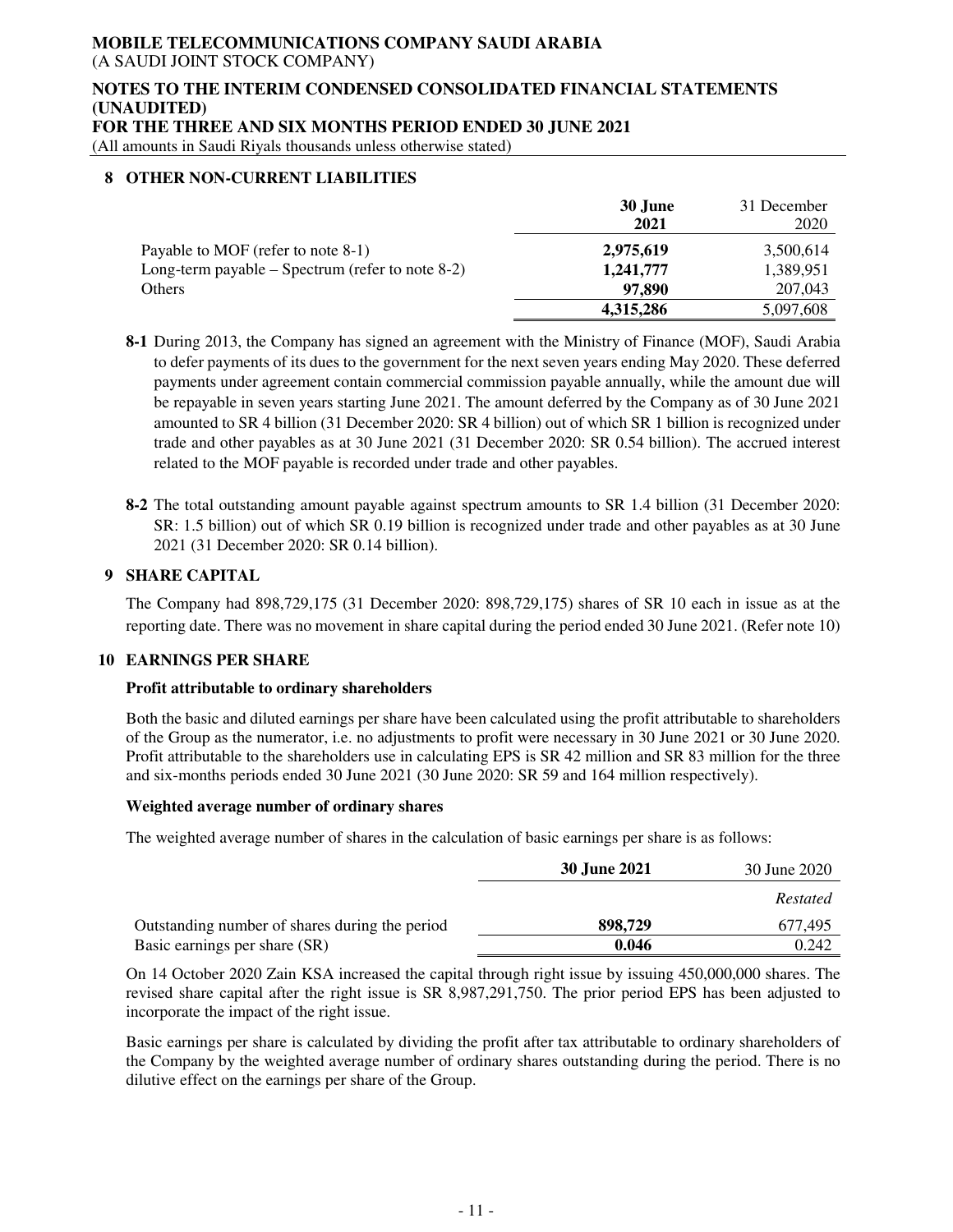#### **NOTES TO THE INTERIM CONDENSED CONSOLIDATED FINANCIAL STATEMENTS (UNAUDITED) FOR THE THREE AND SIX MONTHS PERIOD ENDED 30 JUNE 2021**

(All amounts in Saudi Riyals thousands unless otherwise stated)

#### **11 SEGMENT REPORTING**

The Group is engaged mainly in providing telecommunication services and related products. Majority of the Group's revenues, income and assets relate to its operations within the Kingdom. Revenue is distributed to an operating segment based on the entity of the Group reporting the revenue. Sales between segments are calculated at normal business transaction prices.

The following is an analysis of the Group's revenues and results based on a segmental basis:

|                                                                | For the three month period ended |            | For the six month period ended |             |  |
|----------------------------------------------------------------|----------------------------------|------------|--------------------------------|-------------|--|
| <b>Revenues</b>                                                | 30 June                          | 30 June    | 30 June                        | 30 June     |  |
|                                                                | 2021                             | 2020       | 2021                           | 2020        |  |
| Mobile Telecommunications<br>Company                           | 1,861,576                        | 1,848,486  | 3,760,569                      | 3,798,186   |  |
| Zain Sales Company                                             | 409,299                          | 520,833    | 892,997                        | 1,120,416   |  |
| Zain Payments Company-Tamam                                    | 2,154                            | 77         | 4,146                          | 101         |  |
| Zain Drones Company                                            |                                  |            |                                |             |  |
| Eliminations / Adjustments                                     | (377, 168)                       | (480, 180) | (824, 339)                     | (990, 621)  |  |
| <b>Total Revenues</b>                                          | 1,895,861                        | 1,889,216  | 3,833,373                      | 3,928,082   |  |
| Cost of operations                                             | (1,084,725)                      | (916, 835) | (2,244,555)                    | (1,963,402) |  |
| Depreciation and amortization                                  | (605, 836)                       | (604, 056) | (1, 183, 245)                  | (1,186,086) |  |
| Allowances against expected credit<br>loss on financial assets | (45,950)                         | (71, 654)  | (88, 142)                      | (125, 216)  |  |
| Finance income                                                 | 67                               | 4,469      | 246                            | 9,792       |  |
| Other income                                                   | 2,073                            | 4,284      | 9,548                          | 12,474      |  |
| Finance costs                                                  | (119, 839)                       | (243, 408) | (241, 103)                     | (503, 440)  |  |
| Zakat                                                          |                                  | (3,411)    | (3,607)                        | (8,375)     |  |
| Profit for the period                                          | 41,651                           | 58,605     | 82,515                         | 163,829     |  |

The following is an analysis of the Group's assets and liabilities based on a segmental basis:

| <b>Assets</b>                     | 30 June<br>2021 | 31 December<br>2020 |
|-----------------------------------|-----------------|---------------------|
| Mobile Telecommunications Company | 34,434,866      | 35,328,930          |
| Zain Sales Company                | 7,725,854       | 6,602,773           |
| Zain Payments Company-Tamam       | 67,285          | 27,653              |
| Zain Drones Company               | 418             | 473,854             |
| Eliminations / adjustments        | (15,005,688)    | (14, 275, 455)      |
| <b>Total Assets</b>               | 27, 222, 735    | 28, 157, 755        |
| <b>Liabilities</b>                |                 |                     |
| Mobile Telecommunications Company | 25,759,782      | 26,774,782          |
| Zain Sales Company                | 7,596,473       | 6,458,833           |
| Zain Payments Company-Tamam       | 26,311          | 18,043              |
| Zain Drones Company               | 2,278           | 1,701               |
| <b>Zain Business</b>              | 10              | 10                  |
| Eliminations / adjustments        | (14,993,123)    | (13,824,697)        |
| <b>Total Liabilities</b>          | 18,391,731      | 19,428,672          |

The major additions and disposals in property and equipment and intangibles along with associated depreciation and amortization related to Mobile Telecommunications Company.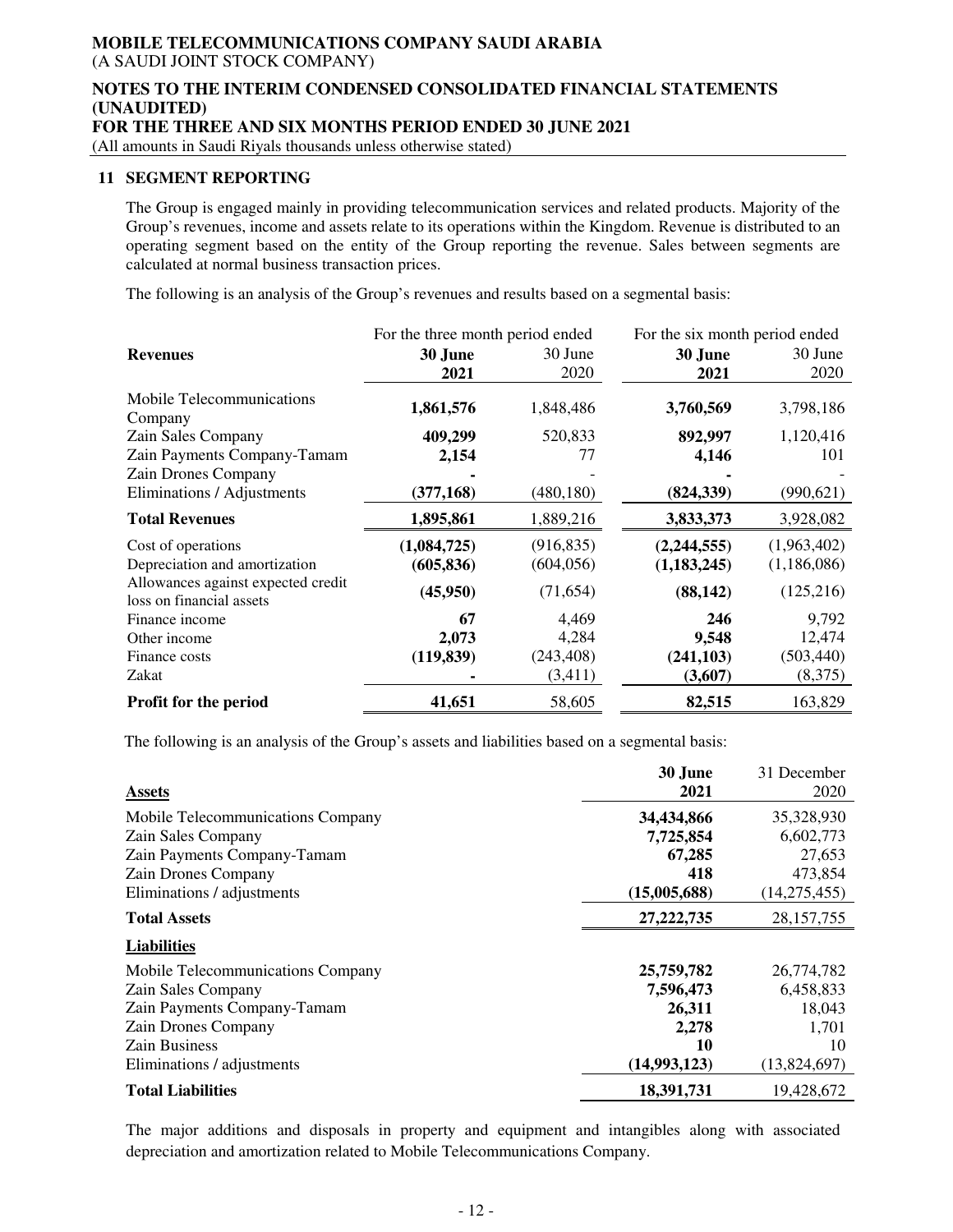#### **NOTES TO THE INTERIM CONDENSED CONSOLIDATED FINANCIAL STATEMENTS (UNAUDITED) FOR THE THREE AND SIX MONTHS PERIOD ENDED 30 JUNE 2021**

(All amounts in Saudi Riyals thousands unless otherwise stated)

### **12 CAPITAL COMMITMENTS AND CONTINGENCIES**

The Company had capital commitments of SR 472 million as at the reporting date (31 December 2020: SR 194 million). The Company had contingent liabilities as follow:

|                      | 30 June | 31 December |
|----------------------|---------|-------------|
|                      | 2021    | 2020        |
| Letters of guarantee | 78,109  | 78,352      |
| Letters of credit    | 170,000 | 170,000     |
|                      | 248,109 | 248,352     |

The Group in the normal course of business is subject to and also pursuing lawsuits, proceedings, penalties and fines imposed by the regulator, municipalities and other claims from suppliers and telecommunication providers. The Group, after having consulted with its internal and external legal counsel and technical advisors, believes that these matters are not expected to have a significant impact on the financial position or the results of operations of the Group.

The CITC's violation committee has issued several penalty resolutions against the Group; which the Group has objected to. The reasons of issuing these resolutions vary between linking ID for the issued prepaid SIM Cards and providing promotions that have not been approved by CITC and/or other reasons. As of 30 June 2021 the amount of lawsuits and violations amounts to SAR 61.29 million which has been recorded fully.

### **13 ZAKAT**

|                                           | 30 June        | 31 December |
|-------------------------------------------|----------------|-------------|
| <b>Zakat provision</b>                    | 2021           | 2020        |
| Balance at beginning of the period / year | 24,254         | 18,607      |
| Charge for the period / year              | 3.607          | 19,581      |
| Payment during the period / year          | $\blacksquare$ | (13,934)    |
| Balance at end of the period / year       | 27,861         | 24.254      |

#### **Status of assessments**

The Group had finalized its zakat and tax status up to 2008 and obtained the related certificate.

The Group had submitted its financial statements along with zakat and returns for the years 2009 to 2019 and paid zakat and withholding tax according to the filed returns.

On 18 Ramadan 1436H (corresponding to 07 July 2015G), The Group received the zakat and withholding tax assessments from General Authority of Zakat and Tax (GAZT) for the years 2009 to 2011 whereby they asked to pay an additional amount of SR 620 million out of which SR 352 million related to zakat differences and SR 267 million as withholding tax subject to delay penalty payable from the due date up to the settlement date equals to 1% for every 30 days.

Zain appealed this claim for additional payments on 27 August 2015, and was able to have the amount of SR 352 million related to zakat revoked entirely. In addition, SR 219 million of the withholding tax claim was also revoked.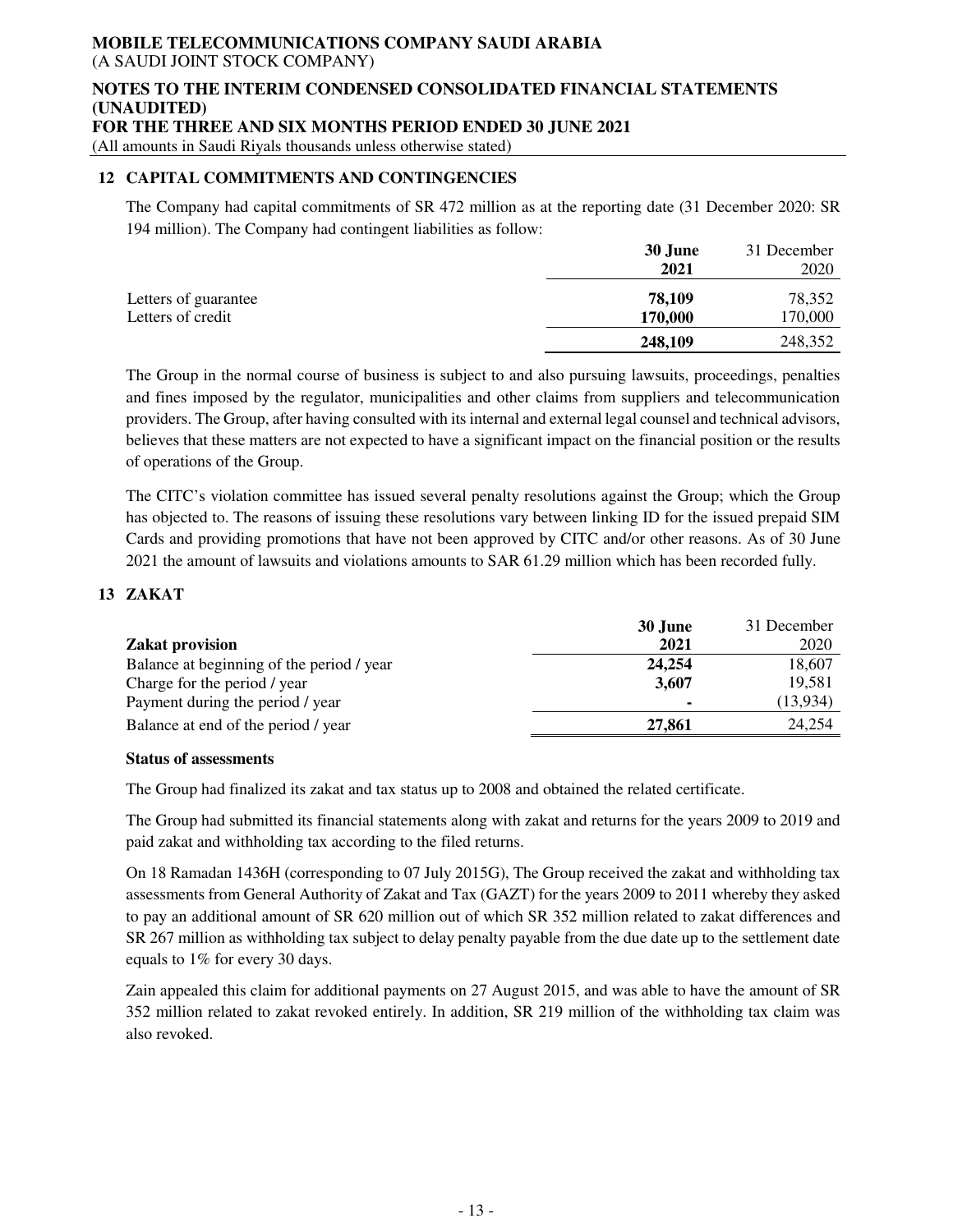## **NOTES TO THE INTERIM CONDENSED CONSOLIDATED FINANCIAL STATEMENTS (UNAUDITED)**

**FOR THE THREE AND SIX MONTHS PERIOD ENDED 30 JUNE 2021** 

(All amounts in Saudi Riyals thousands unless otherwise stated)

#### **13 ZAKAT (Continued)**

To appeal before the High Appeal Committee (HAC), The Company completed the required conditions in the Articles of the Saudi Tax Law, by paying the invoices issued by GAZT amounting SR 48 million on 16 November 2017 related to Withholding Tax (WHT) and issued a bank guarantee for the amount of SR 43 million related to the penalty generated from the delay in paying the WHT.

Based on the above, The Group received the reassessment letter for the paid amount and presented its objections before the HAC on the preliminary Appeal Committee opinion on 19 November 2017.

Zain received additional assessment for the remaining years until 2019. The company has appealed those assessments in Q1 2021.

There is no financial impact as the Group has sufficient provisions to cover these amounts.

### **14 FAIR VALUE OF FINANCIAL ASSETS AND LIABILTIES**

#### *14.1 Fair value Hierarchy*

Assets and liabilities measured at fair value in the interim condensed consolidated statement of financial position are grouped into three levels of fair value hierarchy. This grouping is determined based on the lowest level of significant inputs used in fair value measurement, as follows:

Level 1: quoted prices (unadjusted) in active markets for identical assets or liabilities. Level 2: inputs other than quoted prices included within Level 1 that are observable for the asset or liability,

either directly (i.e. as prices) or indirectly (i.e. derived from prices).

Level 3: inputs for the asset or liability that are not based on observable market data (unobservable inputs).

All the financial assets and liabilities of the Company are carried at amortized cost except for derivative financial instruments. Therefore, the fair value hierarchy disclosure which requires a three-level category of fair value is not disclosed.

#### *14.2 carrying amount vs fair value*

The group considers that the carrying amount of the following financial assets and financial liabilities are a reasonable approximation of their fair value:

- Cash and cash equivalents
- Trade and other receivables
- Due to related parties
- Trade and other payables
- Borrowings
- Other non-current liabilities

|                                  |                                               | 30 June 2021      |               | 31 December 2020  |               |
|----------------------------------|-----------------------------------------------|-------------------|---------------|-------------------|---------------|
|                                  | <b>Fair value</b><br>measurement<br>hierarchy | Carrying<br>value | Fair<br>value | Carrying<br>value | Fair<br>value |
| Derivative financial instruments | Level 2                                       | 186.804           | 186.804       | 206,210           | 206.210       |

#### *14.3 Valuation techniques*

These derivatives are valued using widely recognized valuation models. The Company relies on the counterparty for the valuation of these derivatives. The valuation techniques applied by the counterparties include the use of forward pricing standard models using present value calculations and mid-market valuations.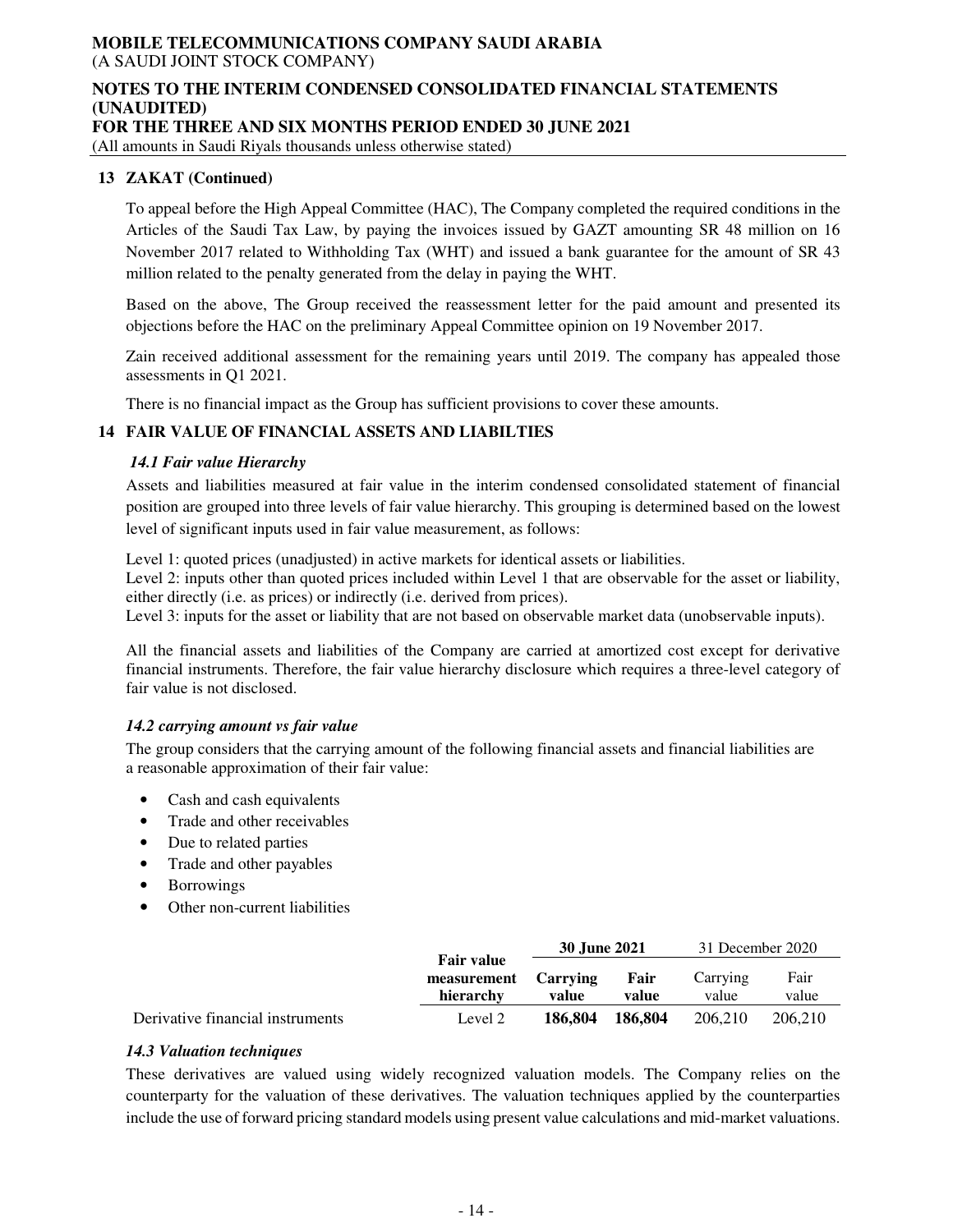#### **NOTES TO THE INTERIM CONDENSED CONSOLIDATED FINANCIAL STATEMENTS (UNAUDITED) FOR THE THREE AND SIX MONTHS PERIOD ENDED 30 JUNE 2021**

(All amounts in Saudi Riyals thousands unless otherwise stated)

#### **14 FAIR VALUE OF FINANCIAL ASSETS AND LIABILTIES (Continued)**

Where applicable, these models project future cash flows and discount the future amounts to a present value using market-based observable inputs including interest rate curves, credit spreads, foreign exchange rates, and forward and spot prices**.** 

### **15 DERIVATIVE FINANCIAL INSTRUMENTS**

The Company entered into profit rate swaps, which matures in 2025. The maturity of the profit rate swap has been extended till the extended maturity of the refinanced loan (refer note 6-1). The notional amount of the contract as at 30 June 2021 was SR 1,827 million (31 December 2020: SR 1,827 million) and the fair value was a negative amount of SR 187 million as at 30 June 2021 (31 December 2020: SR 206 million).

The average contracted fixed interest rate ranges from 2% to 3%. A gain of SR 19.4 million was recognized in other comprehensive income for the six month period ended 30 June 2021 (30 June 2020: loss: SR 77.8 million) as a result of fair value movements relating to this hedge. The fair value of interest rate swaps at the end of the reporting period is determined by discounting the future cash flows using the curves at the end of the reporting period and the credit risk inherent in the contract.

### **16 IMPACT OF COVID-19**

The outbreak of the novel Coronavirus (Covid-19) in early 2020 in most countries has caused widespread disruptions to business and continues to evolve with a consequential negative impact on economic activities. The Group is continually monitoring its impact, while working closely with the local regulatory authorities, to manage the evolving business disruption of the COVID-19 pandemic.

In light of COVID-19, the Group has considered whether any adjustments and changes in judgments, estimates and risk management are required to be considered and reported in the condensed consolidated interim financial information. Below are the key assumptions about the future and other key sources of estimation that may have a significant risk of causing material adjustments to the condensed consolidated interim financial information.

#### *Impairment of non-financial assets*

The Group has performed a qualitative assessment for its investment in CGUs, considering the minimal impact of COVID-19 on entities operating in the telecommunication sector, and compared the actual results for the period against the budget and industry benchmarks to conclude that the impairment assessment as at 31 December 2020 remains largely unchanged.

The Group has also considered any impairment indicators arising and any significant uncertainties around its property, plant and equipment, intangible assets and right-of-use assets especially arising from any change in lease terms and concluded there is no material impact due to COVID-19.

### *Expected Credit Losses ("ECL") and impairment of financial assets*

The Group has applied management overlays on the existing ECL models by applying probability weightage scenarios on the relevant macroeconomic factors relative to the economic climate of the respective market in which it operates. The Group continues to monitor the appropriateness of the management overlays considering evolving impact of current pandemic situation in respective location.